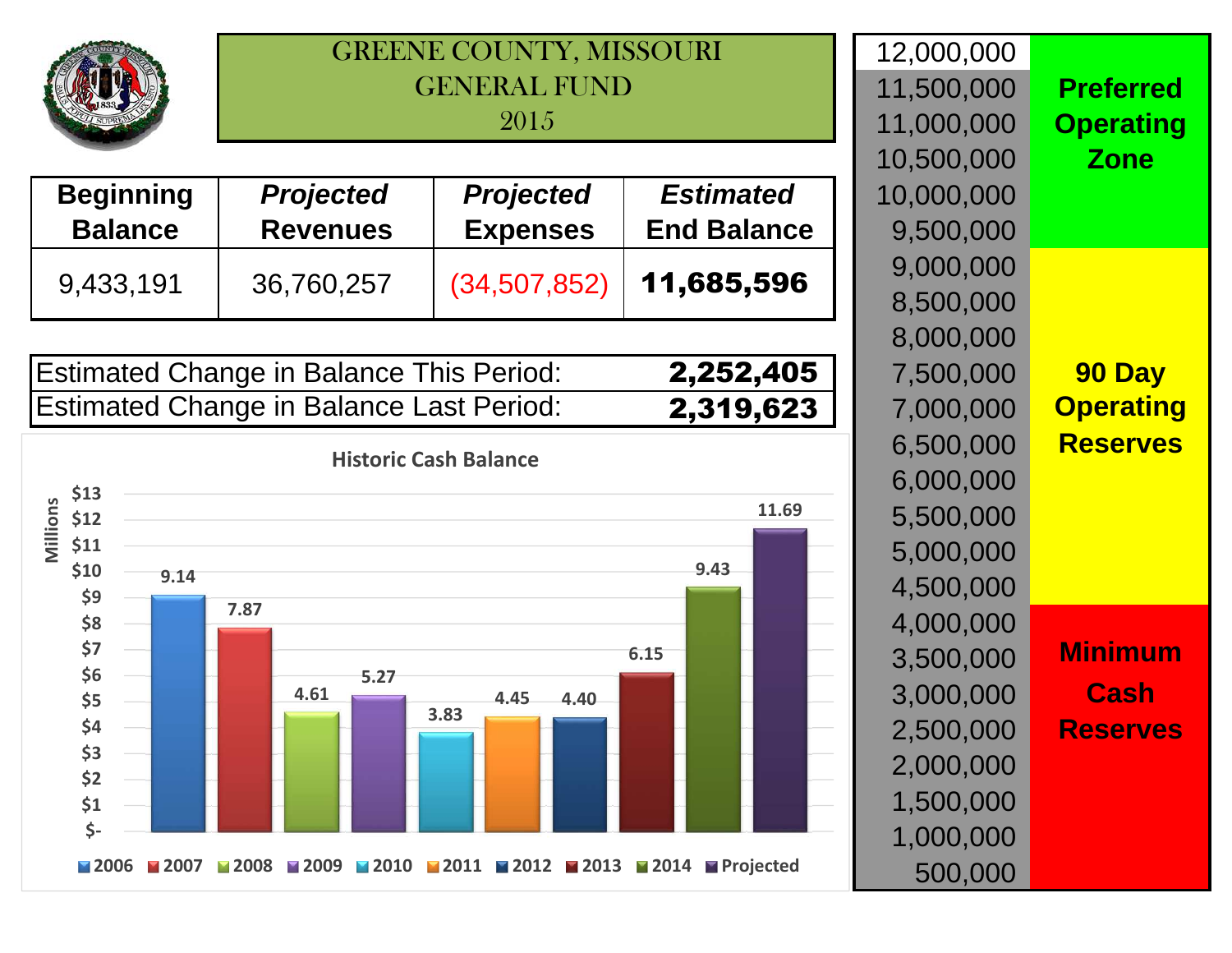| <b>Total</b>                | 36,760,257       | 76,429     | 1,090,310             | 3.1%     |
|-----------------------------|------------------|------------|-----------------------|----------|
| <b>Finance Comm Adj</b>     |                  | $\Omega$   | O                     | 0.0%     |
| <b>Other Rev &amp; Trfs</b> | 439,510          | 6          | 46,339                | 11.8%    |
| Interest                    | 236,389          | (205)      | 11,389                | 5.1%     |
| Grants                      | 2,654,741        | (28, 177   | 42,935                | 1.6%     |
| <b>Other Fees</b>           | 1,073,128        | 3,454      | 76,394                | 7.7%     |
| Pub. Admin Fees             | 340,000          | O          | (40,000)              | $-10.5%$ |
| <b>Bldg &amp; Planning</b>  | 556,970          | 9,000      | 46,700                | 9.2%     |
| <b>Recorder Fees</b>        | 1,034,000        | O          | 101,000               | 10.8%    |
| <b>Collector's Comm.</b>    | 3,147,462        | 30,827     | (50, 538)             | $-1.6%$  |
| <b>Sheriff Fees</b>         | 6,799,283        | 65,636     | 294,583               | 4.5%     |
| <b>Other Taxes</b>          | 907,191          | O          | 104,191               | 13.0%    |
| <b>Property Taxes</b>       | 6,671,582        | (4, 111)   | 111,382               | 1.7%     |
| <b>Sales Tax</b>            | 12,900,000       | O          | 345,934               | 2.8%     |
|                             | Projection       | Projection | Than Adj. Budget      |          |
| <b>SEPT, 2015</b>           | <b>Year End</b>  | In         | <b>Better (Worse)</b> |          |
| <b>REVENUE</b>              | <b>September</b> | Change     | Projection            |          |
| ULIILI\AL I VIIV            |                  |            |                       |          |

**GENERAL FUND**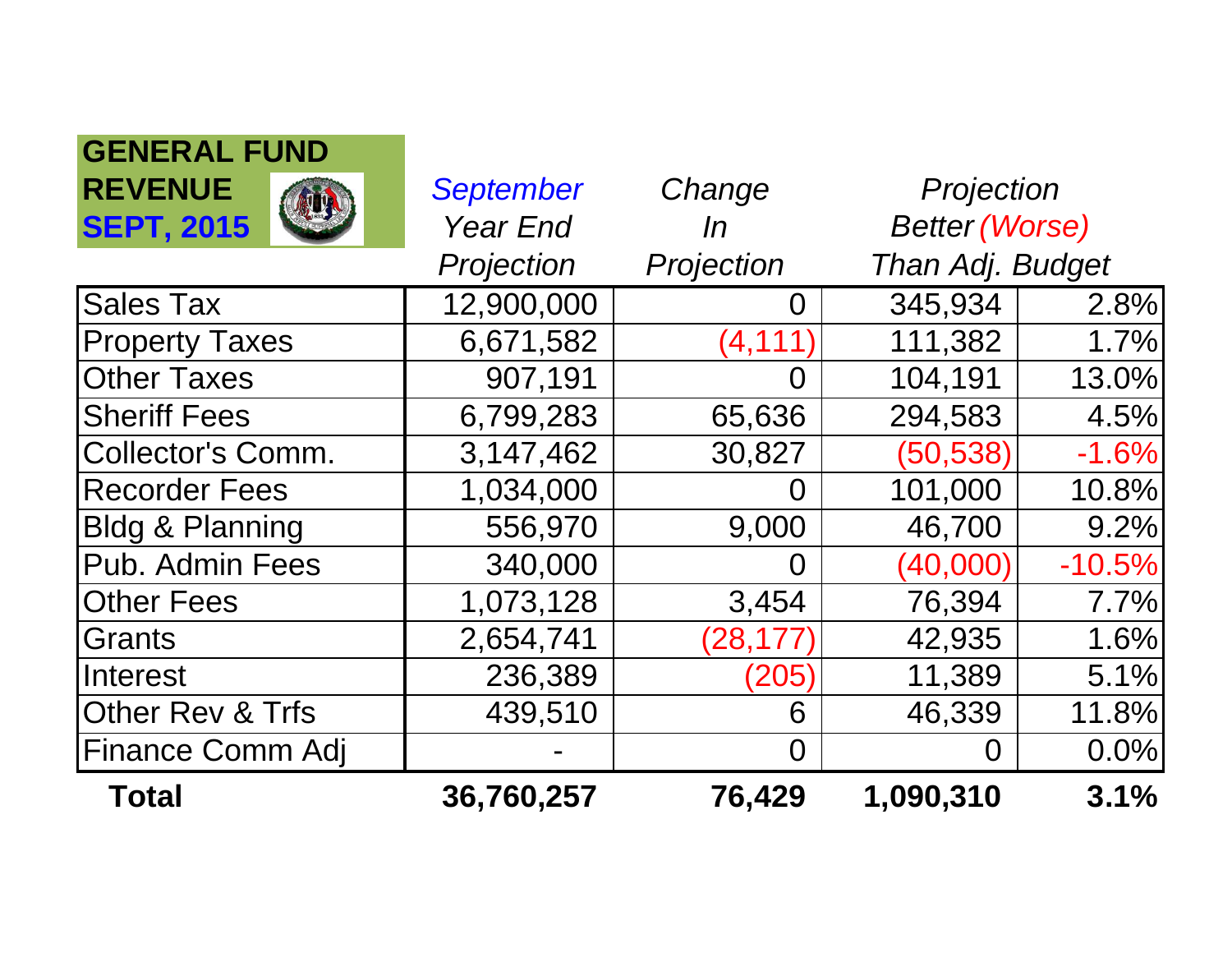## **GENERAL FUNDEXPENDITURESSEPT, 2015**

| <b>September</b>                    | Change               | Projection            |         |
|-------------------------------------|----------------------|-----------------------|---------|
| Year End                            | <b>In Projection</b> | <b>Better (Worse)</b> |         |
| <b>Better (Worse)</b><br>Projection |                      | <b>Than Budget</b>    |         |
| 2,113,558                           | (5,000)              | (10, 870)             | $-0.5%$ |
| 3,818,979                           | (117, 512)           | 481,730               | 11.2%   |
| 3,322,543                           | 129,486              | 297,845               | 8.2%    |
| 4,902,892                           | (33,004)             | (178,910)             | $-3.8%$ |
| 6,721,436                           | (56,970)             | 59,083                | 0.9%    |
| 555,306                             | 0                    | 0                     | 0.0%    |
| 557,234                             | (2,083)              | 22,655                | 3.9%    |
| 611,055                             | 1,660                | 66,228                | 9.8%    |
| 414,549                             | (90)                 | (973)                 | $-0.2%$ |
| 335,787                             | $\boldsymbol{0}$     | 29,596                | 8.1%    |
| 404,855                             | (147)                | (1, 263)              | $-0.3%$ |
| 208,380                             | 6,290                | (4,584)               | $-2.2%$ |
| 166,344                             | 6,516                | 20,390                | 10.9%   |
| 220,300                             | 893                  | 893                   | 0.4%    |
| 159,015                             | (42)                 | 0                     | 0.0%    |
| 1,891,702                           |                      | 299,103               | 13.7%   |
| 774,051                             | (19, 739)            | 1,361                 | 0.2%    |
| 1,054,414                           | 4,991                | 93,299                | 8.1%    |
| 1,325,186                           | 544                  | 93,312                | 6.6%    |
| 891,043                             | (6,335)              | 89,627                | 9.1%    |
| 797,000                             | $\overline{0}$       | (22,000)              | $-2.8%$ |
| 2,444,213                           |                      | 83,512                | 3.3%    |
| 1,268,748                           | (68,063)             | (23,063)              | $-1.9%$ |
| 390,539                             | 0                    | 1,020,611             | 72.3%   |
|                                     | $\overline{0}$       | 1,062,450             | 100.0%  |
| (841, 277)                          | (57, 181)            | 841,277               | 0.0%    |
| 34,507,852                          | (143, 648)           | 4,321,309             | 11.1%   |
|                                     |                      | 10,725<br>61,414      |         |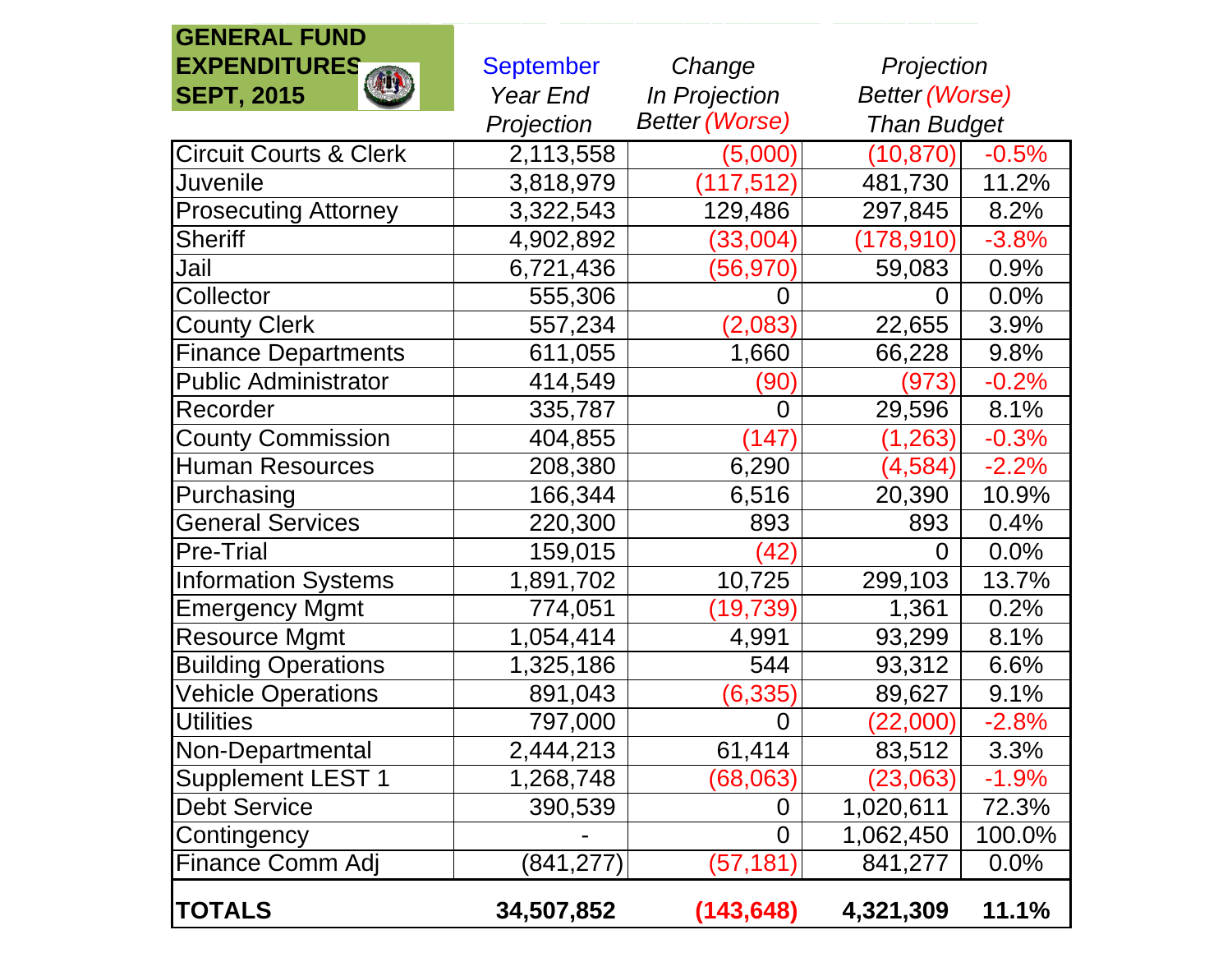| ASSESSOR REPORT       |                  |                  |                        |           |                  |
|-----------------------|------------------|------------------|------------------------|-----------|------------------|
|                       |                  |                  |                        | 4,500,000 |                  |
|                       |                  |                  |                        | 4,250,000 |                  |
| <b>Beginning</b>      | <b>Projected</b> | <b>Projected</b> | <b>Estimated</b>       | 4,000,000 | <b>Preferred</b> |
| <b>Balance</b>        | <b>Revenues</b>  | <b>Expenses</b>  | <b>End Balance</b>     | 3,750,000 | <b>Operating</b> |
| 3,249,061             | 2,109,701        |                  | 3,479,380              | 3,500,000 | <b>Zone</b>      |
|                       |                  | (1,879,383)      |                        | 3,250,000 |                  |
|                       |                  |                  |                        | 3,000,000 |                  |
| <b>Expenditures:</b>  | Current          | Change in        | <b>Better (Worse)</b>  | 2,750,000 |                  |
| Category              | Projection       | Projection       | <b>Than Adj Budget</b> | 2,500,000 |                  |
| Personnel             | 1,255,044        | 3,392            | 73,211                 | 2,250,000 |                  |
| <b>Operations</b>     | 308,639          | 8,000            | 40,142                 | 2,000,000 |                  |
| Capital & Equip.      | 315,700          | $\overline{0}$   |                        | 1,750,000 |                  |
|                       |                  |                  |                        | 1,500,000 |                  |
| <b>Revenue:</b>       |                  |                  |                        | 1,250,000 |                  |
| <b>State Revenue</b>  | 369,036          | 0                | 9,000                  | 1,000,000 |                  |
| <b>County Revenue</b> | 1,740,665        | 5,000            | 107,965                | 750,000   |                  |
|                       |                  |                  |                        | 500,000   | 90 Day           |
| <b>SEPT, 2015</b>     |                  |                  |                        | 250,000   | <b>Reserves</b>  |